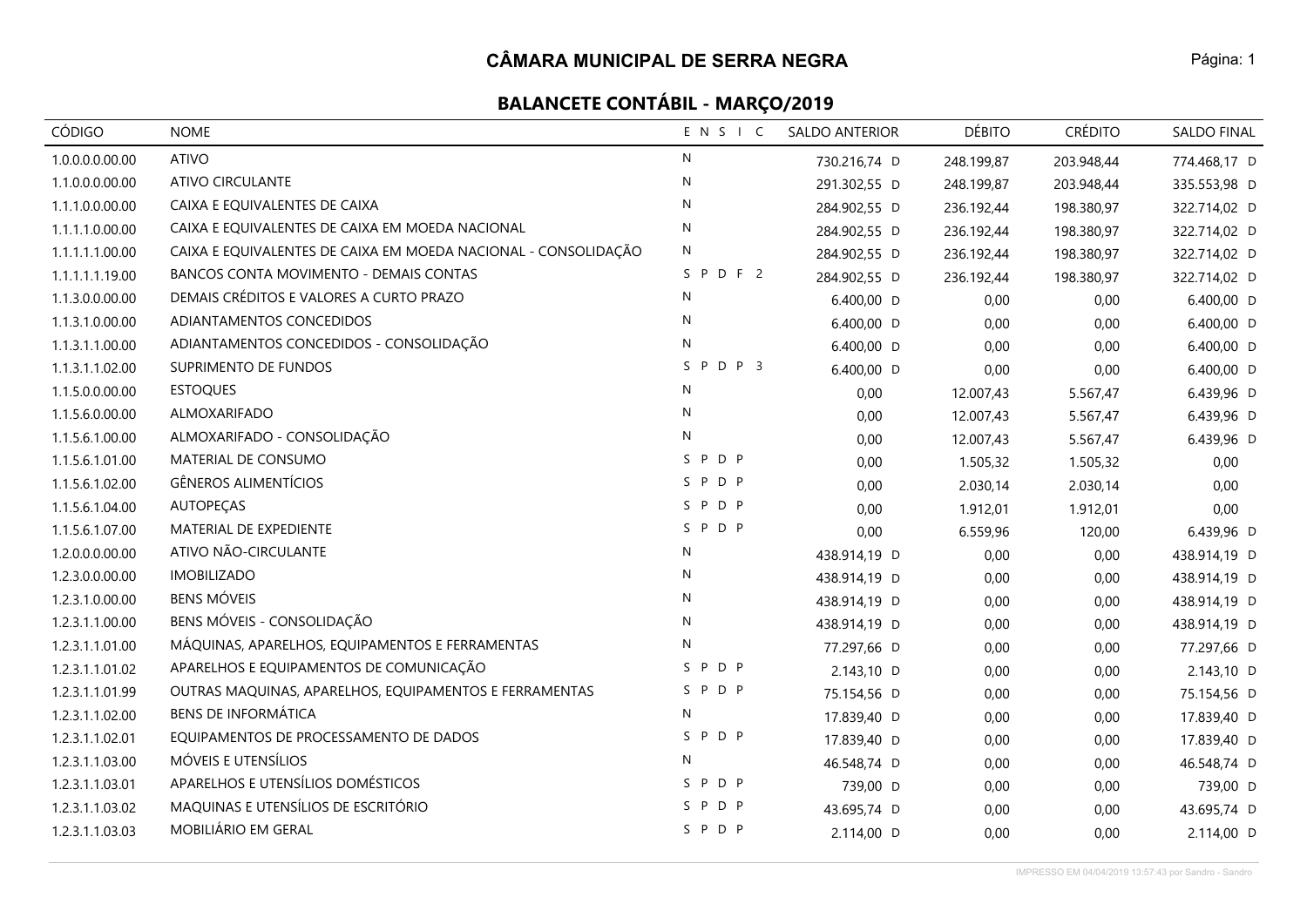| CÓDIGO          | <b>NOME</b>                                                              | ENSIC        | <b>SALDO ANTERIOR</b> | <b>DÉBITO</b> | <b>CRÉDITO</b> | SALDO FINAL  |
|-----------------|--------------------------------------------------------------------------|--------------|-----------------------|---------------|----------------|--------------|
| 1.2.3.1.1.04.00 | MATERIAIS CULTURAIS, EDUCACIONAIS E DE COMUNICAÇÃO                       | N            | 8.543,20 D            | 0,00          | 0,00           | 8.543,20 D   |
| 1.2.3.1.1.04.05 | EQUIPAMENTOS PARA ÁUDIO, VÍDEO E FOTO                                    | P D P<br>S.  | 8.543,20 D            | 0,00          | 0,00           | 8.543,20 D   |
| 1.2.3.1.1.05.00 | <b>VEÍCULOS</b>                                                          | N            | 110.079,00 D          | 0,00          | 0,00           | 110.079,00 D |
| 1.2.3.1.1.05.01 | VEÍCULOS EM GERAL                                                        | SPDP         | 110.079,00 D          | 0,00          | 0,00           | 110.079,00 D |
| 1.2.3.1.1.99.00 | DEMAIS BENS MÓVEIS                                                       | N            | 178.606,19 D          | 0,00          | 0,00           | 178.606,19 D |
| 1.2.3.1.1.99.99 | OUTROS BENS MÓVEIS                                                       | SPDP         | 178.606,19 D          | 0,00          | 0,00           | 178.606,19 D |
| 2.0.0.0.0.00.00 | PASSIVO E PATRIMÔNIO LÍQUIDO                                             | N            | 573.340,75 C          | 220.692,48    | 218.242,57     | 570.890,84 C |
| 2.1.0.0.0.00.00 | PASSIVO CIRCULANTE                                                       | $\mathsf{N}$ | 138.105,04 C          | 220.692,48    | 218.242,57     | 135.655,13 C |
| 2.1.1.0.0.00.00 | OBRIGAÇÕES TRABALHISTAS, PREVIDENCIÁRIAS E ASSISTENCIAIS A PAGAR A CUR N |              | 113.038,11 C          | 142.335,76    | 142.521,19     | 113.223,54 C |
| 2.1.1.1.0.00.00 | PESSOAL A PAGAR                                                          | N            | 85.984,64 C           | 118.092,29    | 116.425,46     | 84.317,81 C  |
| 2.1.1.1.1.00.00 | PESSOAL A PAGAR - CONSOLIDAÇÃO                                           | ${\sf N}$    | 85.984,64 C           | 118.092,29    | 116.425,46     | 84.317,81 C  |
| 2.1.1.1.1.01.00 | PESSOAL A PAGAR                                                          | N            | 85.984,64 C           | 118.092,29    | 116.425,46     | 84.317,81 C  |
| 2.1.1.1.1.01.01 | SALÁRIOS, REMUNERAÇÕES E BENEFÍCIOS (F)                                  | SPCF         | 78.704,64 C           | 104.037,30    | 98.730,47      | 73.397,81 C  |
| 2.1.1.1.1.01.12 | DECIMO TERCEIRO SALÁRIO (F)                                              | SPCF         | 7.280,00 C            | 0,00          | 3.640,00       | 10.920,00 C  |
| 2.1.1.1.1.01.13 | FÉRIAS (F)                                                               | SPCF         | 0,00                  | 14.054,99     | 14.054,99      | 0,00         |
| 2.1.1.4.0.00.00 | <b>ENCARGOS SOCIAIS A PAGAR</b>                                          | N            | 27.053,47 C           | 24.243,47     | 26.095,73      | 28.905,73 C  |
| 2.1.1.4.1.00.00 | ENCARGOS SOCIAIS A PAGAR - CONSOLIDAÇÃO                                  | N            | 27.053,47 C           | 24.243,47     | 26.095,73      | 28.905,73 C  |
| 2.1.1.4.1.05.00 | FGTS                                                                     | N            | 3.336,60 C            | 2.536,60      | 2.974,29       | 3.774,29 C   |
| 2.1.1.4.1.05.01 | FGTS (F)                                                                 | SPCF         | 3.336,60 C            | 2.536,60      | 2.974,29       | 3.774,29 C   |
| 2.1.1.4.1.98.00 | <b>OUTROS ENCARGOS SOCIAIS</b>                                           | $\mathsf{N}$ | 23.716,87 C           | 21.706,87     | 23.121,44      | 25.131,44 C  |
| 2.1.1.4.1.98.01 | OUTROS ENCARGOS SOCIAIS (F)                                              | SPCF         | 23.716,87 C           | 21.706,87     | 23.121,44      | 25.131,44 C  |
| 2.1.3.0.0.00.00 | FORNECEDORES E CONTAS A PAGAR A CURTO PRAZO                              | N            | 2.236,46 C            | 53.076,95     | 51.377,43      | 536,94 C     |
| 2.1.3.1.0.00.00 | FORNECEDORES E CONTAS A PAGAR NACIONAIS A CURTO PRAZO                    | N            | 1.504,00 C            | 37.342,77     | 35.838,77      | 0,00         |
| 2.1.3.1.1.00.00 | FORNECEDORES E CONTAS A PAGAR NACIONAIS A CURTO PRAZO - CONSOLIDA( N     |              | 1.504,00 C            | 37.342,77     | 35.838,77      | 0,00         |
| 2.1.3.1.1.01.00 | FORNECEDORES NACIONAIS                                                   | $\mathsf{N}$ | 1.504,00 C            | 37.342,77     | 35.838,77      | 0,00         |
| 2.1.3.1.1.01.01 | FORNECEDORES NÃO PARCELADOS A PAGAR (F)                                  | SPCF3        | 1.504,00 C            | 37.342,77     | 35.838,77      | 0,00         |
| 2.1.3.2.0.00.00 | FORNECEDORES E CONTAS A PAGAR ESTRANGEIROS A CURTO PRAZO                 | N            | 732,46 C              | 15.734,18     | 15.538,66      | 536,94 C     |
| 2.1.3.2.1.00.00 | FORNECEDORES E CONTAS A PAGAR ESTRANGEIROS A CURTO PRAZO - CONSOLI N     |              | 732,46 C              | 15.734,18     | 15.538,66      | 536,94 C     |
| 2.1.3.2.1.01.00 | FORNECEDORES ESTRANGEIROS A CURTO PRAZO                                  | N            | 732,46 C              | 15.734,18     | 15.538,66      | 536,94 C     |
| 2.1.3.2.1.01.02 | FORNECEDORES PARCELADOS A PAGAR (F)                                      | SPCF3        | 732,46 C              | 15.734,18     | 15.538,66      | 536,94 C     |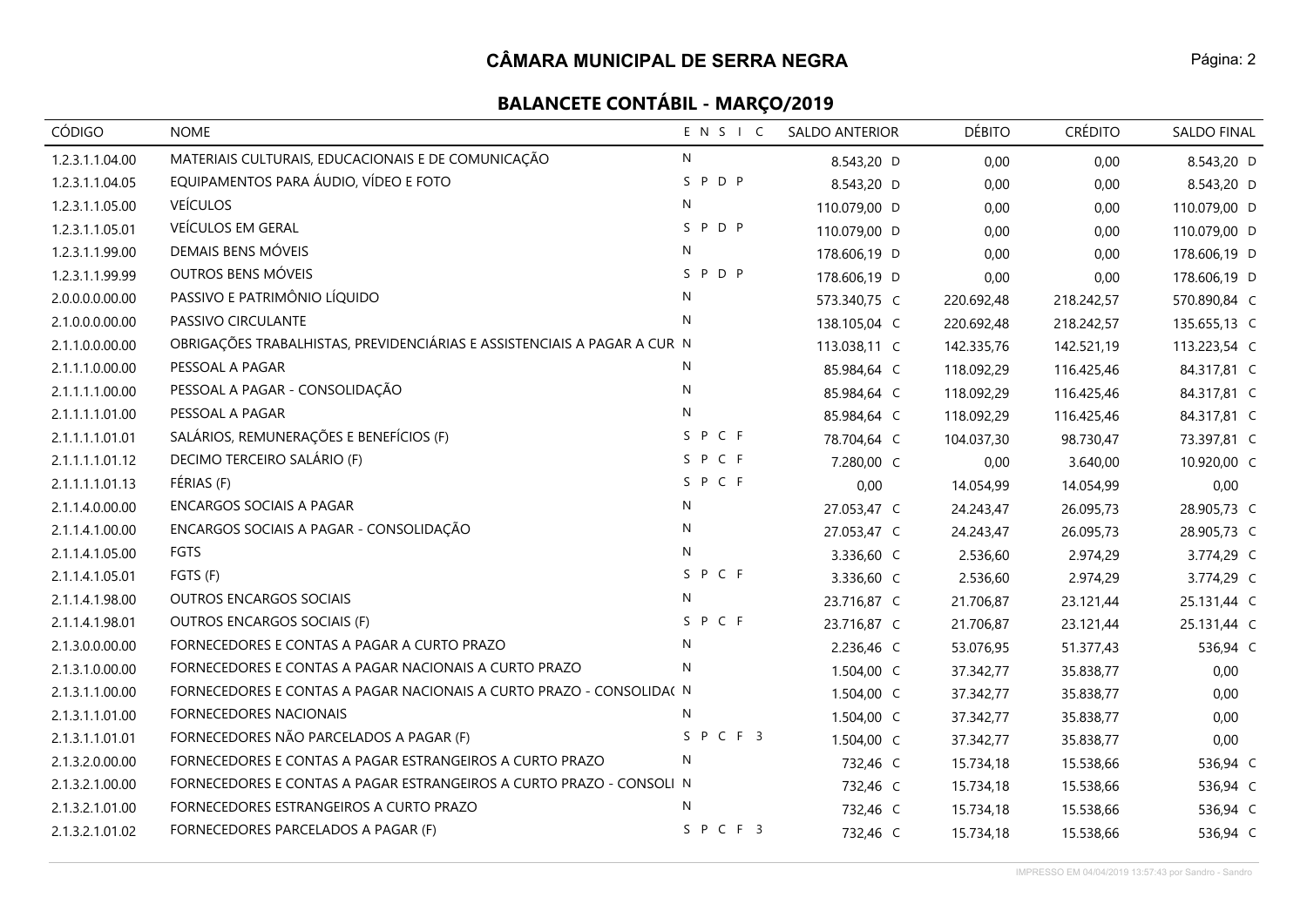| CÓDIGO          | <b>NOME</b>                                          | ENSIC        | <b>SALDO ANTERIOR</b> | <b>DÉBITO</b> | <b>CRÉDITO</b> | SALDO FINAL    |
|-----------------|------------------------------------------------------|--------------|-----------------------|---------------|----------------|----------------|
| 2.1.8.0.0.00.00 | DEMAIS OBRIGAÇÕES A CURTO PRAZO                      | $\mathsf{N}$ | 22.830,47 C           | 25.279,77     | 24.343,95      | 21.894,65 C    |
| 2.1.8.8.0.00.00 | VALORES RESTITUÍVEIS                                 | N            | 20.990,47 C           | 22.519,77     | 21.583,95      | 20.054,65 C    |
| 2.1.8.8.1.00.00 | VALORES RESTITUÍVEIS - CONSOLIDAÇÃO                  | N            | 20.990,47 C           | 22.519,77     | 21.583,95      | 20.054,65 C    |
| 2.1.8.8.1.01.00 | CONSIGNAÇÕES                                         | N            | 20.990,47 C           | 22.327,33     | 21.391,51      | 20.054,65 C    |
| 2.1.8.8.1.01.02 | CONTRIBUIÇÕES AO RGPS (F)                            | SPCF         | 10.000,65 C           | 10.000,65     | 9.950,31       | 9.950,31 C     |
| 2.1.8.8.1.01.04 | IMPOSTO SOBRE A RENDA RETIDO NA FONTE - IRRF (F)     | SPCF         | 6.810,80 C            | 6.810,80      | 5.937,72       | 5.937,72 C     |
| 2.1.8.8.1.01.10 | PENSÃO ALIMENTÍCIA (F)                               | SPCF         | 0,00                  | 1.336,86      | 1.336,86       | 0,00           |
| 2.1.8.8.1.01.15 | RETENÇÕES - EMPRÉSTIMOS E FINANCIAMENTOS (F)         | SPCF3        | 3.932,27 C            | 3.932,27      | 3.932,27       | 3.932,27 C     |
| 2.1.8.8.1.01.99 | OUTROS CONSIGNATÁRIOS (F)                            | SPCF3        | 246,75 C              | 246,75        | 234,35         | 234,35 C       |
| 2.1.8.8.1.04.00 | DEPÓSITOS NÃO JUDICIAIS                              | N            | 0,00                  | 192,44        | 192,44         | 0,00           |
| 2.1.8.8.1.04.99 | OUTROS DEPÓSITOS (F)                                 | SPCF3        | 0,00                  | 192,44        | 192,44         | 0,00           |
| 2.1.8.9.0.00.00 | OUTRAS OBRIGAÇÕES A CURTO PRAZO                      | N            | 1.840,00 C            | 2.760,00      | 2.760,00       | 1.840,00 C     |
| 2.1.8.9.1.00.00 | OUTRAS OBRIGAÇÕES A CURTO PRAZO - CONSOLIDAÇÃO       | N            | 0,00                  | 0,00          | 0,00           | 0,00           |
| 2.1.8.9.1.03.00 | SUPRIMENTOS DE FUNDOS A PAGAR (F)                    | SPCF3        | 0,00                  | 0,00          | 0,00           | 0,00           |
| 2.1.8.9.3.00.00 | OUTRAS OBRIGAÇÕES A CURTO PRAZO - INTER OFSS - UNIÃO | N            | 1.840,00 C            | 2.760,00      | 2.760,00       | 1.840,00 C     |
| 2.1.8.9.3.01.00 | OUTRAS OBRIGAÇÕES A CURTO PRAZO (F)                  | SPCF         | 1.840,00 C            | 2.760,00      | 2.760,00       | 1.840,00 C     |
| 2.3.0.0.0.00.00 | PATRIMÔNIO LIQUIDO                                   | N            | 435.235,71 C          | 0,00          | 0,00           | 435.235,71 C   |
| 2.3.1.0.0.00.00 | PATRIMÔNIO SOCIAL E CAPITAL SOCIAL                   | N            | 416.347,07 C          | 0,00          | 0,00           | 416.347,07 C   |
| 2.3.1.1.0.00.00 | PATRIMÔNIO SOCIAL                                    | N            | 416.347,07 C          | 0,00          | 0,00           | 416.347,07 C   |
| 2.3.1.1.1.00.00 | PATRIMÔNIO SOCIAL - CONSOLIDAÇÃO                     | P C<br>S     | 416.347,07 C          | 0,00          | 0,00           | 416.347,07 C   |
| 2.3.7.0.0.00.00 | RESULTADOS ACUMULADOS                                | N            | 18.888,64 C           | 0,00          | 0,00           | 18.888,64 C    |
| 2.3.7.1.0.00.00 | SUPERÁVITS OU DÉFICITS ACUMULADOS                    | N            | 18.888,64 C           | 0,00          | 0,00           | 18.888,64 C    |
| 2.3.7.1.1.00.00 | SUPERÁVITS OU DÉFICITS ACUMULADOS - CONSOLIDAÇÃO     | N            | 8.578.175,64 D        | 0,00          | 0,00           | 8.578.175,64 D |
| 2.3.7.1.1.01.00 | SUPERÁVITS OU DÉFICITS DO EXERCÍCIO                  | S P C        | 0,00                  | 0,00          | 0,00           | 0,00           |
| 2.3.7.1.1.02.00 | SUPERÁVITS OU DÉFICITS DE EXERCÍCIOS ANTERIORES      | S P C        | 8.553.100,66 D        | 0,00          | 0,00           | 8.553.100,66 D |
| 2.3.7.1.1.03.00 | AJUSTES DE EXERCÍCIOS ANTERIORES                     | N            | 25.074,98 D           | 0,00          | 0,00           | 25.074,98 D    |
| 2.3.7.1.1.03.03 | DEMAIS AJUSTES DE EXERCÍCIOS ANTERIORES              | S P C        | 25.074,98 D           | 0,00          | 0,00           | 25.074,98 D    |
| 2.3.7.1.2.00.00 | SUPERÁVITS OU DÉFICITS ACUMULADOS - INTRA OFSS       | N            | 8.836.472,02 C        | 0,00          | 0,00           | 8.836.472,02 C |
| 2.3.7.1.2.01.00 | SUPERÁVITS OU DÉFICITS DO EXERCÍCIO                  | S P C        | 0,00                  | 0,00          | 0,00           | 0,00           |
| 2.3.7.1.2.02.00 | SUPERÁVITS OU DÉFICITS DE EXERCÍCIOS ANTERIORES      | S P C        | 8.836.472,02 C        | 0,00          | 0,00           | 8.836.472,02 C |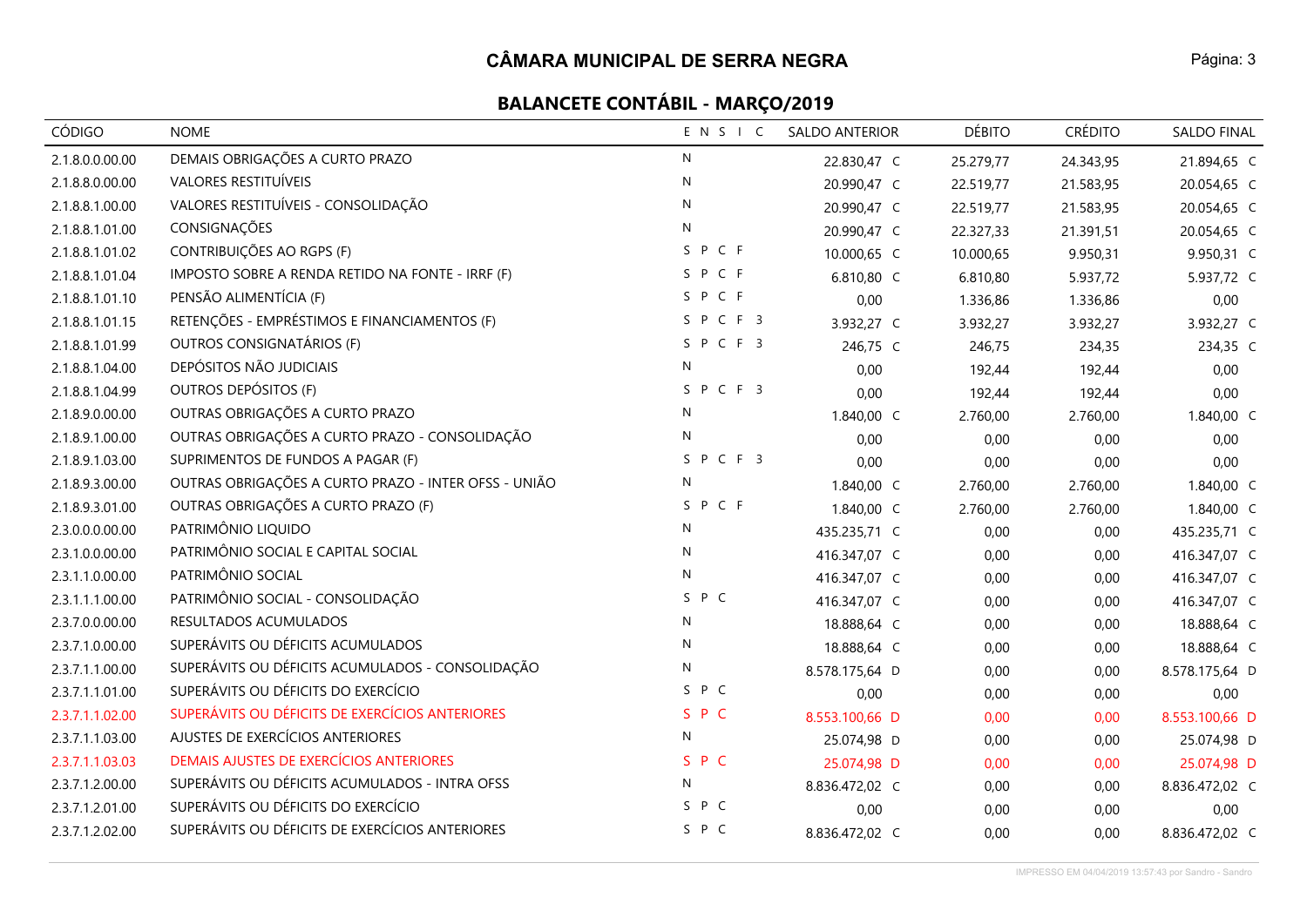| <b>CÓDIGO</b>   | <b>NOME</b>                                                            | ENSIC        | <b>SALDO ANTERIOR</b> | <b>DÉBITO</b> | <b>CRÉDITO</b> | SALDO FINAL  |
|-----------------|------------------------------------------------------------------------|--------------|-----------------------|---------------|----------------|--------------|
| 2.3.7.1.3.00.00 | SUPERÁVITS OU DÉFICITS ACUMULADOS - INTER OFSS - UNIÃO                 | ${\sf N}$    | 239.407,74 D          | 0,00          | 0,00           | 239.407,74 D |
| 2.3.7.1.3.02.00 | SUPERÁVITS OU DÉFICITS DE EXERCÍCIOS ANTERIORES                        | S P C        | 239.407,74 D          | 0,00          | 0,00           | 239.407,74 D |
| 3.0.0.0.0.00.00 | VARIAÇÃO PATRIMONIAL DIMINUTIVA                                        | N            | 315.124,01 D          | 190.218,66    | 920,00         | 504.422,67 D |
| 3.1.0.0.0.00.00 | PESSOAL E ENCARGOS                                                     | N            | 272.516,72 D          | 142.521,19    | 0,00           | 415.037,91 D |
| 3.1.1.0.0.00.00 | REMUNERAÇÃO A PESSOAL                                                  | N            | 221.793,07 D          | 116.425,46    | 0,00           | 338.218,53 D |
| 3.1.1.2.0.00.00 | REMUNERAÇÃO A PESSOAL ATIVO CIVIL - ABRANGIDOS PELO RGPS               | N            | 221.793,07 D          | 116.425,46    | 0,00           | 338.218,53 D |
| 3.1.1.2.1.00.00 | REMUNERAÇÃO A PESSOAL ATIVO CIVIL - ABRANGIDOS PELO RGPS - CONSOLIDA N |              | 221.793,07 D          | 116.425,46    | 0,00           | 338.218,53 D |
| 3.1.1.2.1.01.00 | VENCIMENTOS E VANTAGENS FIXAS - PESSOAL CIVIL - RGPS                   | N            | 221.793,07 D          | 116.425,46    | 0,00           | 338.218,53 D |
| 3.1.1.2.1.01.01 | VENCIMENTOS E SALÁRIOS                                                 | S P D        | 104.196,88 D          | 51.777,93     | 0,00           | 155.974,81 D |
| 3.1.1.2.1.01.22 | 13º SALÁRIO                                                            | S P D        | 7.280,00 D            | 3.640,00      | 0,00           | 10.920,00 D  |
| 3.1.1.2.1.01.23 | FÉRIAS - ABONO PECUNIÁRIO                                              | S P D        | 0,00                  | 4.591,71      | 0,00           | 4.591,71 D   |
| 3.1.1.2.1.01.24 | FÉRIAS - ABONO CONSTITUCIONAL                                          | SPD          | 2.372,95 D            | 2.365,82      | 0,00           | 4.738,77 D   |
| 3.1.1.2.1.01.31 | <b>SUBSÍDIOS</b>                                                       | S P D        | 107.943,24 D          | 54.050,00     | 0,00           | 161.993,24 D |
| 3.1.2.0.0.00.00 | <b>ENCARGOS PATRONAIS</b>                                              | N            | 50.723,65 D           | 26.095,73     | 0,00           | 76.819,38 D  |
| 3.1.2.2.0.00.00 | <b>ENCARGOS PATRONAIS - RGPS</b>                                       | $\mathsf{N}$ | 44.775,25 D           | 23.121,44     | 0,00           | 67.896,69 D  |
| 3.1.2.2.1.00.00 | ENCARGOS PATRONAIS - RGPS - CONSOLIDAÇÃO                               | ${\sf N}$    | 44.775,25 D           | 23.121,44     | 0,00           | 67.896,69 D  |
| 3.1.2.2.1.01.00 | CONTRIBUIÇÕES PREVIDENCIÁRIAS - INSS                                   | S P D        | 44.775,25 D           | 23.121,44     | 0,00           | 67.896,69 D  |
| 3.1.2.3.0.00.00 | <b>ENCARGOS PATRONAIS - FGTS</b>                                       | N            | 5.948,40 D            | 2.974,29      | 0,00           | 8.922,69 D   |
| 3.1.2.3.1.00.00 | ENCARGOS PATRONAIS - FGTS - CONSOLIDAÇÃO                               | N            | 5.948,40 D            | 2.974,29      | 0,00           | 8.922,69 D   |
| 3.1.2.3.1.01.00 | FGTS                                                                   | P D<br>S     | 5.948,40 D            | 2.974,29      | 0,00           | 8.922,69 D   |
| 3.3.0.0.0.00.00 | USO DE BENS, SERVIÇOS E CONSUMO DE CAPITAL FIXO                        | ${\sf N}$    | 42.607,29 D           | 47.697,47     | 920,00         | 89.384,76 D  |
| 3.3.1.0.0.00.00 | USO DE MATERIAL DE CONSUMO                                             | N            | 14.907,83 D           | 5.567,47      | 0,00           | 20.475,30 D  |
| 3.3.1.1.0.00.00 | <b>CONSUMO DE MATERIAL</b>                                             | N            | 14.907,83 D           | 5.567,47      | 0,00           | 20.475,30 D  |
| 3.3.1.1.1.00.00 | CONSUMO DE MATERIAL - CONSOLIDAÇÃO                                     | N            | 14.907,83 D           | 5.567,47      | 0,00           | 20.475,30 D  |
| 3.3.1.1.1.06.00 | GÊNEROS ALIMENTAÇÃO                                                    | S.<br>P D    | 2.045,53 D            | 2.030,14      | 0,00           | 4.075,67 D   |
| 3.3.1.1.1.16.00 | MATERIAL DE EXPEDIENTE                                                 | S P D        | 4.988,90 D            | 120,00        | 0,00           | 5.108,90 D   |
| 3.3.1.1.1.39.00 | MATERIAL PARA MANUTENÇÃO DE VEÍCULOS                                   | S P D        | 963,06 D              | 1.912,01      | 0,00           | 2.875,07 D   |
| 3.3.1.1.1.99.00 | OUTROS MATERIAIS DE CONSUMO                                            | S P D        | 6.910,34 D            | 1.505,32      | 0,00           | 8.415,66 D   |
| 3.3.2.0.0.00.00 | SERVIÇOS                                                               | N            | 27.699,46 D           | 42.130,00     | 920,00         | 68.909,46 D  |
| 3.3.2.2.0.00.00 | SERVIÇOS TERCEIROS - PESSOA FÍSICA                                     | $\mathsf{N}$ | 4.350,00 D            | 5.570,00      | 920,00         | 9.000,00 D   |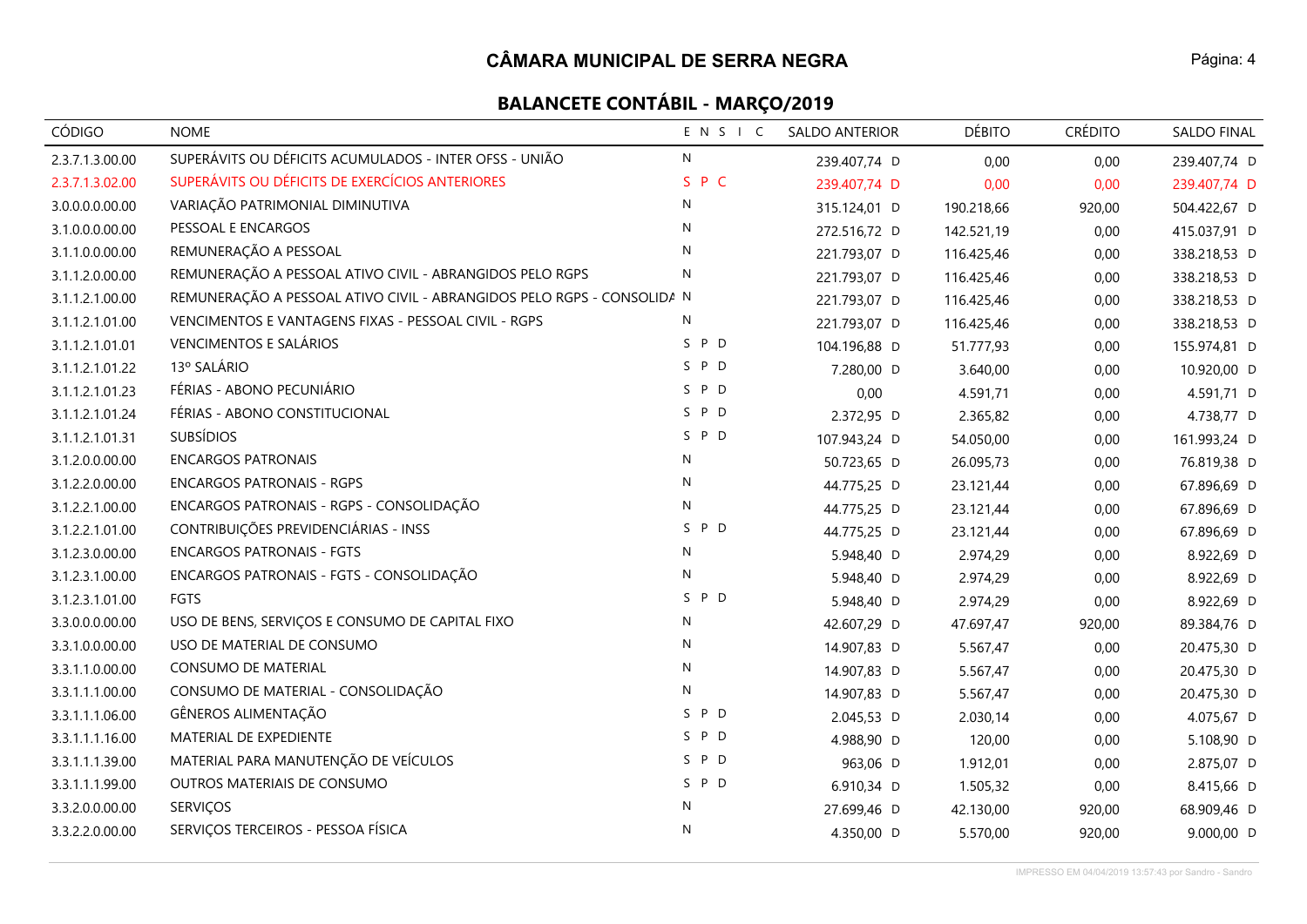| CÓDIGO          | <b>NOME</b>                                                        | ENSIC                 | <b>SALDO ANTERIOR</b> | <b>DÉBITO</b> | <b>CRÉDITO</b> | <b>SALDO FINAL</b> |
|-----------------|--------------------------------------------------------------------|-----------------------|-----------------------|---------------|----------------|--------------------|
| 3.3.2.2.1.00.00 | SERVIÇOS TERCEIROS - PESSOA FÍSICA - CONSOLIDAÇÃO                  | $\mathsf{N}$          | 4.350,00 D            | 5.570,00      | 920,00         | 9.000,00 D         |
| 3.3.2.2.1.11.00 | MANUTENÇÃO E CONSERVAÇÃO                                           | P D<br>S.             | 210,00 D              | 0,00          | 0,00           | 210,00 D           |
| 3.3.2.2.1.16.00 | <b>ESTAGIÁRIOS</b>                                                 | S P D                 | 3.680,00 D            | 2.760,00      | 920,00         | 5.520,00 D         |
| 3.3.2.2.1.99.00 | OUTROS SERVIÇOS PRESTADOS POR PESSOA FÍSICA                        | S P D                 | 460,00 D              | 2.810,00      | 0,00           | 3.270,00 D         |
| 3.3.2.3.0.00.00 | SERVIÇOS TERCEIROS - PESSOA JURÍDICA                               | N                     | 23.349,46 D           | 36.560,00     | 0,00           | 59.909,46 D        |
| 3.3.2.3.1.00.00 | SERVIÇOS TERCEIROS - PESSOA JURÍDICA - CONSOLIDAÇÃO                | N                     | 23.349,46 D           | 36.560,00     | 0,00           | 59.909,46 D        |
| 3.3.2.3.1.04.00 | COMUNICAÇÃO                                                        | P D<br>S.             | 2.033,90 D            | 1.054,09      | 0,00           | 3.087,99 D         |
| 3.3.2.3.1.05.00 | PUBLICIDADE                                                        | S P D                 | 606,57 D              | 330,00        | 0,00           | 936,57 D           |
| 3.3.2.3.1.06.00 | MANUTENÇÃO E CONSERVAÇÃO                                           | S P D                 | 680,00 D              | 210,00        | 0,00           | 890,00 D           |
| 3.3.2.3.1.10.00 | LOCAÇÕES                                                           | P D<br>S.             | 1.816,00 D            | 908,00        | 0,00           | 2.724,00 D         |
| 3.3.2.3.1.23.00 | FESTIVIDADES E HOMENAGENS                                          | S P D                 | 0,00                  | 13.014,00     | 0,00           | 13.014,00 D        |
| 3.3.2.3.1.29.00 | SEGUROS EM GERAL                                                   | S P D                 | 0,00                  | 1.319,80      | 0,00           | 1.319,80 D         |
| 3.3.2.3.1.56.00 | PASSAGENS E DESPESAS COM LOCOMOÇÃO                                 | P D<br>S.             | 1.494,06 D            | 0,00          | 0,00           | 1.494,06 D         |
| 3.3.2.3.1.99.00 | OUTROS SERVIÇOS PRESTADOS POR PESSOA JURÍDICA                      | S P D                 | 16.718,93 D           | 19.724,11     | 0,00           | 36.443,04 D        |
| 4.0.0.0.0.00.00 | VARIAÇÃO PATRIMONIAL AUMENTATIVA                                   | $\mathsf{N}$          | 472.000,00 C          | 0,00          | 236.000,00     | 708.000,00 C       |
| 4.5.0.0.0.00.00 | TRANSFERÊNCIAS E DELEGAÇÕES RECEBIDAS                              | N                     | 472.000,00 C          | 0,00          | 236.000,00     | 708.000,00 C       |
| 4.5.1.0.0.00.00 | TRANSFERÊNCIAS INTRA GOVERNAMENTAIS                                | N                     | 472.000,00 C          | 0,00          | 236.000,00     | 708.000,00 C       |
| 4.5.1.1.0.00.00 | TRANSFERÊNCIAS RECEBIDAS PARA A EXECUÇÃO ORÇAMENTÁRIA              | $\mathsf{N}$          | 472.000,00 C          | 0,00          | 236.000,00     | 708.000,00 C       |
| 4.5.1.1.2.00.00 | TRANSFERÊNCIAS RECEBIDAS PARA A EXECUÇÃO ORÇAMENTÁRIA - INTRA OFSS | N                     | 472.000,00 C          | 0,00          | 236.000,00     | 708.000,00 C       |
| 4.5.1.1.2.02.00 | REPASSE RECEBIDO                                                   | S P C                 | 472.000,00 C          | 0,00          | 236.000,00     | 708.000,00 C       |
| 5.0.0.0.0.00.00 | CONTROLES DA APROVAÇÃO DO PLANEJAMENTO E ORÇAMENTO                 | $\mathsf{N}$          | 3.415.020,00 D        | 184.211,49    | 0,04           | 3.599.231,45 D     |
| 5.2.0.0.0.00.00 | ORÇAMENTO APROVADO                                                 | N                     | 3.415.020,00 D        | 184.211,49    | 0,04           | 3.599.231,45 D     |
| 5.2.2.0.0.00.00 | FIXAÇÃO DA DESPESA                                                 | N                     | 3.415.020,00 D        | 184.211,49    | 0,04           | 3.599.231,45 D     |
| 5.2.2.1.0.00.00 | DOTAÇÃO ORÇAMENTÁRIA                                               | $\mathsf{N}$          | 2.832.000,00 D        | 0,00          | 0,00           | 2.832.000,00 D     |
| 5.2.2.1.1.00.00 | DOTAÇÃO INICIAL                                                    | N                     | 2.832.000,00 D        | 0,00          | 0,00           | 2.832.000,00 D     |
| 5.2.2.1.1.01.00 | <b>CRÉDITO INICIAL</b>                                             | SOD<br>$\overline{7}$ | 2.832.000,00 D        | 0,00          | 0,00           | 2.832.000,00 D     |
| 5.2.2.9.0.00.00 | OUTROS CONTROLES DA DESPESA ORÇAMENTÁRIA                           | N                     | 583.020,00 D          | 184.211,49    | 0,04           | 767.231,45 D       |
| 5.2.2.9.2.00.00 | EMPENHOS POR EMISSÃO                                               | $\mathsf{N}$          | 583.020,00 D          | 184.211,49    | 0,04           | 767.231,45 D       |
| 5.2.2.9.2.01.00 | EXECUÇÃO DA DESPESA POR NOTA DE EMPENHO                            | N                     | 583.020,00 D          | 184.211,49    | 0,04           | 767.231,45 D       |
| 5.2.2.9.2.01.01 | <b>EMISSÃO DE EMPENHOS</b>                                         | S O D<br>9            | 583.025,94 D          | 184.211,49    | 0,00           | 767.237,43 D       |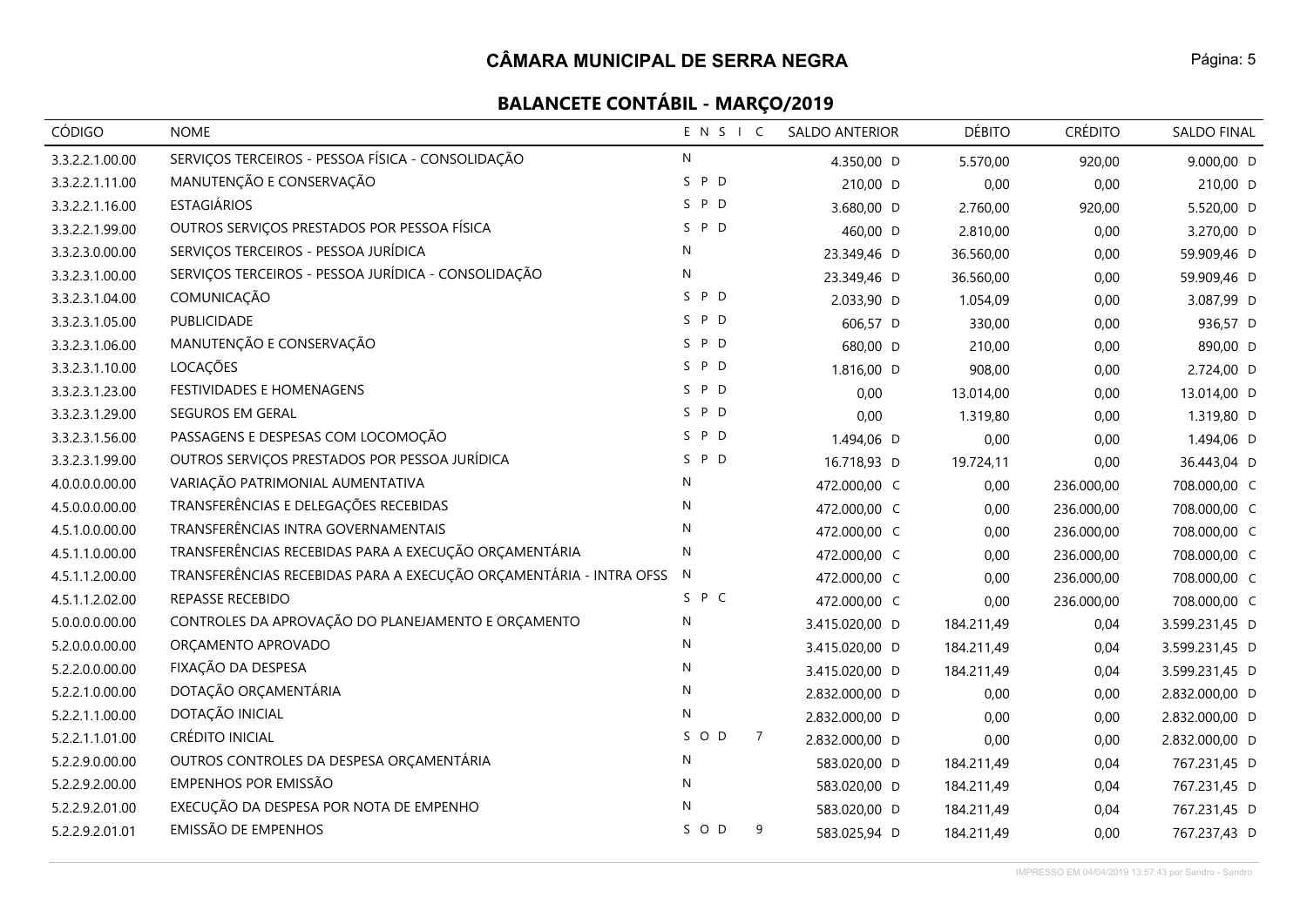| CÓDIGO          | <b>NOME</b>                                       | ENSIC        |                | <b>SALDO ANTERIOR</b> | <b>DÉBITO</b> | <b>CRÉDITO</b> | SALDO FINAL    |
|-----------------|---------------------------------------------------|--------------|----------------|-----------------------|---------------|----------------|----------------|
| 5.2.2.9.2.01.03 | (-)ANULAÇÃO DE EMPENHOS                           | SOC          | 11             | 5,94 C                | 0,00          | 0,04           | 5,98 C         |
| 6.0.0.0.0.00.00 | CONTROLES DA EXECUÇÃO DO PLANEJAMENTO E ORÇAMENTO | $\mathsf{N}$ |                | 3.415.020,00 C        | 973.874,23    | 1.158.085,68   | 3.599.231,45 C |
| 6.2.0.0.0.00.00 | EXECUÇÃO DO ORÇAMENTO                             | N            |                | 3.415.020,00 C        | 973.874,23    | 1.158.085,68   | 3.599.231,45 C |
| 6.2.2.0.0.00.00 | EXECUÇÃO DA DESPESA                               | $\mathsf{N}$ |                | 3.415.020,00 C        | 973.874,23    | 1.158.085,68   | 3.599.231,45 C |
| 6.2.2.1.0.00.00 | DISPONIBILIDADES DE CRÉDITO                       | N            |                | 2.832.000,00 C        | 579.042,86    | 579.042,86     | 2.832.000,00 C |
| 6.2.2.1.1.00.00 | CRÉDITO DISPONÍVEL                                | SOC          | $\overline{7}$ | 2.248.980,00 C        | 184.211,49    | 0,04           | 2.064.768,55 C |
| 6.2.2.1.3.00.00 | CRÉDITO UTILIZADO                                 | ${\sf N}$    |                | 583.020,00 C          | 394.831,37    | 579.042,82     | 767.231,45 C   |
| 6.2.2.1.3.01.00 | CRÉDITO EMPENHADO A LIQUIDAR                      | SOC          | 27             | 257.817,51 C          | 196.658,66    | 185.131,49     | 246.290,34 C   |
| 6.2.2.1.3.03.00 | CRÉDITO EMPENHADO LIQUIDADO A PAGAR               | S O C        | 27             | 117.114,57 C          | 198.172,71    | 196.658,62     | 115.600,48 C   |
| 6.2.2.1.3.04.00 | CRÉDITO EMPENHADO LIQUIDADO - PAGO                | SOC          | 27             | 208.087,92 C          | 0,00          | 197.252,71     | 405.340,63 C   |
| 6.2.2.9.0.00.00 | OUTROS CONTROLES DA DESPESA ORÇAMENTÁRIA          | $\mathsf{N}$ |                | 583.020,00 C          | 394.831,37    | 579.042,82     | 767.231,45 C   |
| 6.2.2.9.2.00.00 | EMISSÃO DE EMPENHO                                | N            |                | 583.020,00 C          | 394.831,37    | 579.042,82     | 767.231,45 C   |
| 6.2.2.9.2.01.00 | EMPENHOS POR NOTA DE EMPENHO                      | N            |                | 583.020,00 C          | 394.831,37    | 579.042,82     | 767.231,45 C   |
| 6.2.2.9.2.01.01 | <b>EMPENHOS A LIQUIDAR</b>                        | SOC          | 28             | 257.817,51 C          | 196.658,66    | 185.131,49     | 246.290,34 C   |
| 6.2.2.9.2.01.03 | <b>EMPENHOS LIQUIDADOS A PAGAR</b>                | S O C        | 29             | 117.114,57 C          | 198.172,71    | 196.658,62     | 115.600,48 C   |
| 6.2.2.9.2.01.04 | <b>EMPENHOS LIQUIDADOS PAGOS</b>                  | SOC          | 16             | 208.087,92 C          | 0,00          | 197.252,71     | 405.340,63 C   |
| 7.0.0.0.0.00.00 | CONTROLES DEVEDORES                               | N            |                | 6.632.547,93 D        | 454.050,13    | 920,00         | 7.085.678,06 D |
| 7.1.0.0.0.00.00 | <b>ATOS POTENCIAIS</b>                            | $\mathsf{N}$ |                | 119.642,63 D          | 0,00          | 0,00           | 119.642,63 D   |
| 7.1.2.0.0.00.00 | ATOS POTENCIAIS PASSIVO                           | N            |                | 119.642,63 D          | 0,00          | 0,00           | 119.642,63 D   |
| 7.1.2.3.0.00.00 | OBRIGAÇÕES CONTRATUAIS                            | ${\sf N}$    |                | 119.642,63 D          | 0,00          | 0,00           | 119.642,63 D   |
| 7.1.2.3.1.00.00 | OBRIGAÇÕES CONTRATUAIS - CONSOLIDAÇÃO             | $\mathsf{N}$ |                | 119.642,63 D          | 0,00          | 0,00           | 119.642,63 D   |
| 7.1.2.3.1.02.00 | <b>CONTRATOS DE SERVIÇOS</b>                      | S C D        |                | 76.682,68 D           | 0,00          | 0,00           | 76.682,68 D    |
| 7.1.2.3.1.04.00 | CONTRATOS DE FORNECIMENTO DE BENS                 | S C D        |                | 42.959,95 D           | 0,00          | 0,00           | 42.959,95 D    |
| 7.2.0.0.0.00.00 | ADMINISTRAÇÃO FINANCEIRA                          | N            |                | 6.136.000,00 D        | 236.000,00    | 0,00           | 6.372.000,00 D |
| 7.2.1.0.0.00.00 | DISPONIBILIDADES POR DESTINAÇÃO                   | ${\sf N}$    |                | 472.000,00 D          | 236.000,00    | 0,00           | 708.000,00 D   |
| 7.2.1.1.0.00.00 | CONTROLE DA DISPONIBILIDADE DE RECURSOS           | ${\sf N}$    |                | 472.000,00 D          | 236.000,00    | 0,00           | 708.000,00 D   |
| 7.2.1.1.1.00.00 | RECURSOS ORDINÁRIOS                               | S C D        |                | 472.000,00 D          | 236.000,00    | 0,00           | 708.000,00 D   |
| 7.2.2.0.0.00.00 | PROGRAMAÇÃO FINANCEIRA                            | N            |                | 5.664.000,00 D        | 0,00          | 0,00           | 5.664.000,00 D |
| 7.2.2.1.0.00.00 | CRONOGRAMA MENSAL DE DESEMBOLSO                   | N            |                | 5.664.000,00 D        | 0,00          | 0,00           | 5.664.000,00 D |
| 7.2.2.1.1.00.00 | PROGRAMAÇÃO DE DESEMBOLSO MENSAL ORÇAMENTÁRIO     | $\mathsf{N}$ |                | 5.664.000,00 D        | 0,00          | 0,00           | 5.664.000,00 D |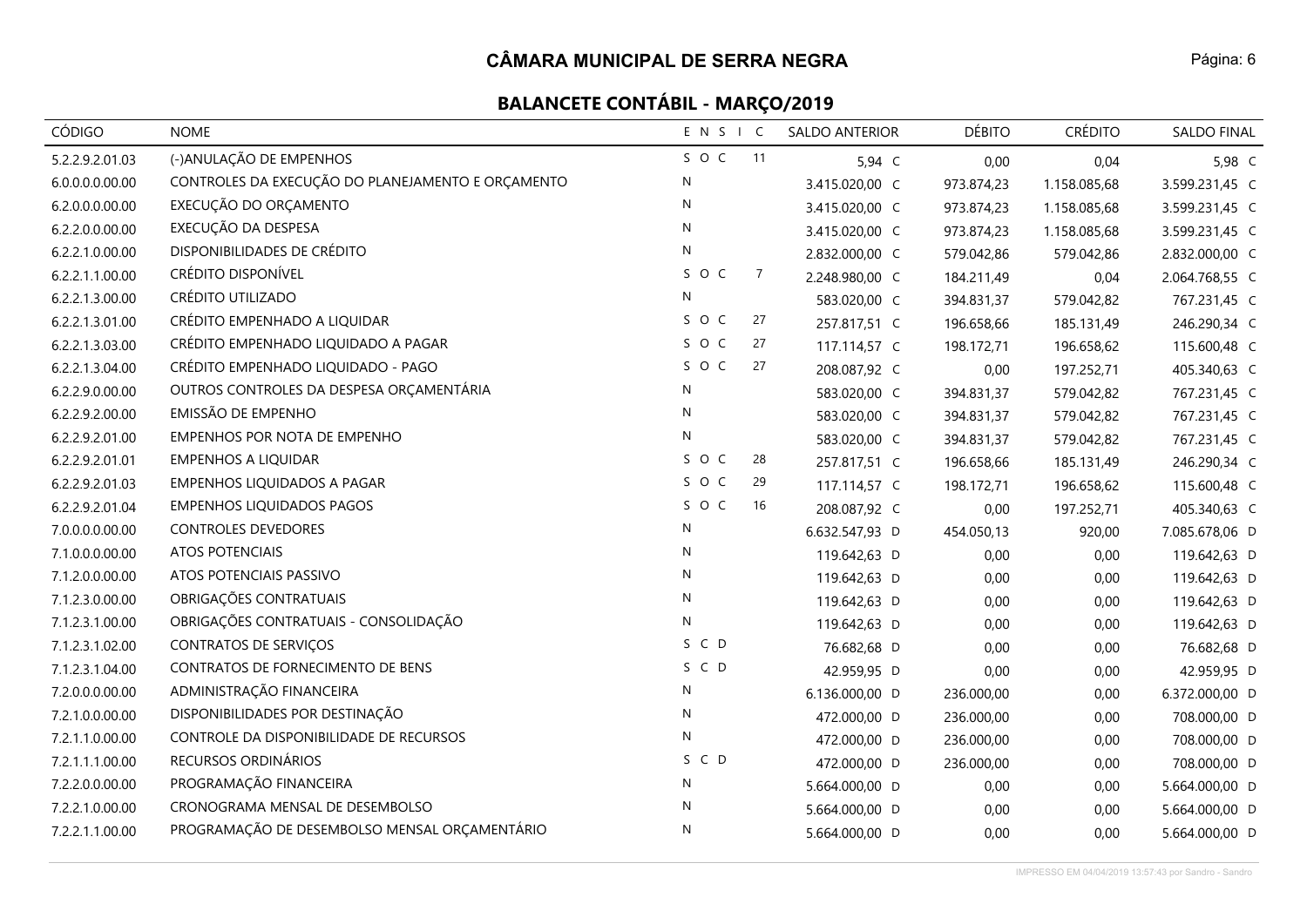| CÓDIGO          | <b>NOME</b>                                                             | ENSIC |              | <b>SALDO ANTERIOR</b> | <b>DÉBITO</b> | <b>CRÉDITO</b> | <b>SALDO FINAL</b> |
|-----------------|-------------------------------------------------------------------------|-------|--------------|-----------------------|---------------|----------------|--------------------|
| 7.2.2.1.1.01.00 | CONTROLE DE DESEMBOLSO MENSAL - DESPESAS ORÇAMENTÁRIAS                  | N     |              | 2.832.000,00 D        | 0,00          | 0,00           | 2.832.000,00 D     |
| 7.2.2.1.1.01.01 | CRONOGRAMA DE DESEMBOLSO MENSAL - FIXAÇÃO INICIAL                       | S C D | 12           | 2.832.000,00 D        | 0,00          | 0,00           | 2.832.000,00 D     |
| 7.2.2.1.1.02.00 | CONTROLE DE DESEMBOLSO MENSAL - TRANSFERÊNCIAS                          | N     |              | 2.832.000,00 D        | 0,00          | 0,00           | 2.832.000,00 D     |
| 7.2.2.1.1.02.01 | CRONOGRAMA DE DESEMBOLSO MENSAL - TRANSFERÊNCIAS FINANCEIRAS A RE S C D |       | 33           | 2.832.000,00 D        | 0,00          | 0,00           | 2.832.000,00 D     |
| 7.9.0.0.0.00.00 | <b>OUTROS CONTROLES</b>                                                 | N     |              | 376.905,30 D          | 218.050,13    | 920,00         | 594.035,43 D       |
| 7.9.5.0.0.00.00 | CONTRAPARTIDA DE CONTROLES ESPECÍFICOS TCESP                            | N     |              | 51.702,81 D           | 21.391,51     | 0,00           | 73.094,32 D        |
| 7.9.5.3.0.00.00 | CONTRAPARTIDA DE ADIANTAMENTOS CONCEDIDOS - SUPRIMENTO DE FUNDO! S C D  |       |              | 7.900,00 D            | 0,00          | 0,00           | 7.900,00 D         |
| 7.9.5.5.0.00.00 | CONTRAPARTIDA DO CONTROLE FINANCEIRO POR DOTAÇÃO ORÇAMENTÁRIA D S C D   |       |              | 43.802,81 D           | 21.391,51     | 0,00           | 65.194,32 D        |
| 7.9.6.0.0.00.00 | CONTROLE DAS DESPESAS ORÇAMENTÁRIAS                                     | N     |              | 325.202,49 D          | 196.658,62    | 920,00         | 520.941,11 D       |
| 7.9.6.1.0.00.00 | CONTROLE FINANCEIRO DAS DESPESAS ORÇAMENTÁRIAS DO EXERCÍCIO POR NC N    |       |              | 325.202,49 D          | 196.658,62    | 920,00         | 520.941,11 D       |
| 7.9.6.1.1.00.00 | <b>EMPENHOS LIQUIDADOS</b>                                              | S C D | 27           | 325.208,43 D          | 196.658,62    | 920,00         | 520.947,05 D       |
| 7.9.6.1.9.00.00 | (-) SALDO DE ADIANTAMENTO NÃO UTILIZADO                                 | S C C | 27           | 5,94 C                | 0,00          | 0,00           | 5,94 C             |
| 8.0.0.0.0.00.00 | <b>CONTROLES CREDORES</b>                                               | N     |              | 6.632.547,93 C        | 1.049.872,00  | 1.503.002,13   | 7.085.678,06 C     |
| 8.1.0.0.0.00.00 | EXECUÇÃO DOS ATOS POTENCIAIS                                            | N     |              | 119.642,63 C          | 13.393,28     | 13.393,28      | 119.642,63 C       |
| 8.1.2.0.0.00.00 | EXECUÇÃO DOS ATOS POTENCIAIS PASSIVOS                                   | N     |              | 119.642,63 C          | 13.393,28     | 13.393,28      | 119.642,63 C       |
| 8.1.2.3.0.00.00 | EXECUÇÃO DE OBRIGAÇÕES CONTRATUAIS                                      | N     |              | 119.642,63 C          | 13.393,28     | 13.393,28      | 119.642,63 C       |
| 8.1.2.3.1.00.00 | EXECUÇÃO DE OBRIGAÇÕES - CONSOLIDAÇÃO                                   | N     |              | 119.642,63 C          | 13.393,28     | 13.393,28      | 119.642,63 C       |
| 8.1.2.3.1.02.00 | CONTRATOS DE SERVIÇOS                                                   | N     |              | 76.682,68 C           | 10.649,03     | 10.649,03      | 76.682,68 C        |
| 8.1.2.3.1.02.01 | A EXECUTAR                                                              | S C C | 25           | 62.083,67 C           | 10.649,03     | 0,00           | 51.434,64 C        |
| 8.1.2.3.1.02.02 | <b>EXECUTADOS</b>                                                       | S C C | 25           | 14.599,01 C           | 0,00          | 10.649,03      | 25.248,04 C        |
| 8.1.2.3.1.04.00 | CONTRATOS DE FORNECIMENTO DE BENS                                       | N     |              | 42.959,95 C           | 2.744,25      | 2.744,25       | 42.959,95 C        |
| 8.1.2.3.1.04.01 | A EXECUTAR                                                              | S C C | 25           | 35.271,14 C           | 2.744,25      | 0,00           | 32.526,89 C        |
| 8.1.2.3.1.04.02 | <b>EXECUTADOS</b>                                                       | S C C | 25           | 7.688,81 C            | 0,00          | 2.744,25       | 10.433,06 C        |
| 8.2.0.0.0.00.00 | EXECUÇÃO DA ADMINISTRAÇÃO FINANCEIRA                                    | N     |              | 6.136.000,00 C        | 815.978,68    | 1.051.978,68   | 6.372.000,00 C     |
| 8.2.1.0.0.00.00 | EXECUÇÃO DAS DISPONIBILIDADES POR DESTINAÇÃO                            | N     |              | 472.000,00 C          | 579.978,68    | 815.978,68     | 708.000,00 C       |
| 8.2.1.1.0.00.00 | EXECUÇÃO DA DISPONIBILIDADE DE RECURSOS                                 | N     |              | 472.000,00 C          | 579.978,68    | 815.978,68     | 708.000,00 C       |
| 8.2.1.1.1.00.00 | DISPONIBILIDADE POR DESTINAÇÃO DE RECURSOS                              | N     |              | 111.020,00 D          | 184.211,49    | 236.000,04     | 59.231,45 D        |
| 8.2.1.1.1.01.00 | RECURSOS DISPONÍVEIS PARA O EXERCÍCIO                                   | S C C | $\mathbf{1}$ | 111.020,00 D          | 184.211,49    | 236.000,04     | 59.231,45 D        |
| 8.2.1.1.2.00.00 | DISPONIBILIDADE POR DESTINAÇÃO DE RECURSOS COMPROMETIDA POR EMPEN N     |       |              | 257.817,51 C          | 196.658,66    | 185.131,49     | 246.290,34 C       |
| 8.2.1.1.2.01.00 | DISPONIBILIDADE POR DESTINAÇÃO DE RECURSOS COMPROMETIDA POR EMPEN S C C |       | $\mathbf{1}$ | 257.817,51 C          | 196.658,66    | 185.131,49     | 246.290,34 C       |